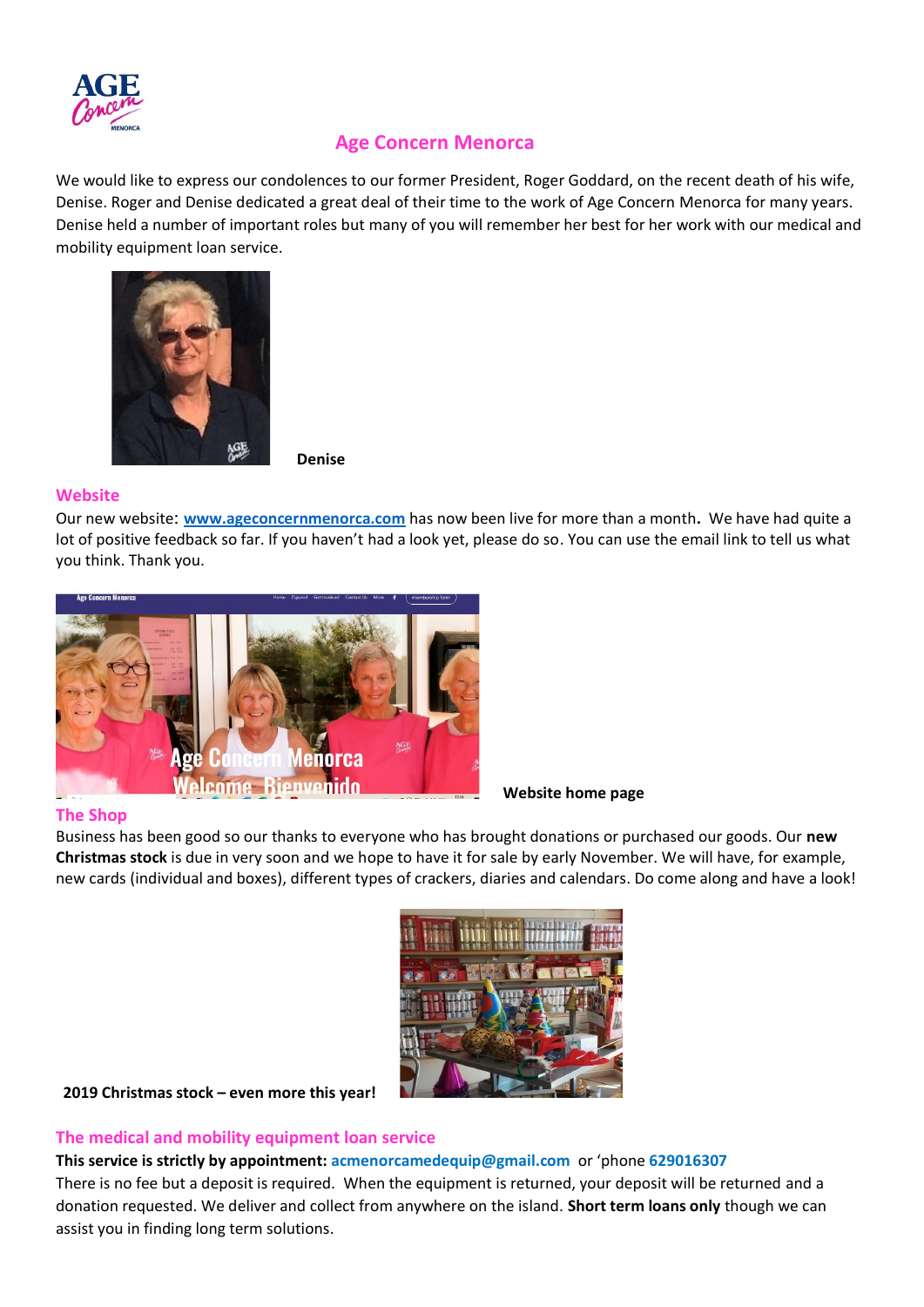**Lifeline** We are here to help. If you or anyone you know would benefit from our support, please contact Lifeline for confidential help: **[lifelineac@yahoo.com](mailto:lifelineac@yahoo.com)** or 'phone **676 904 487**

**Social activities.** 

# **We are not currently running any social events (lunches, drop-ins or trips).**

We hope to resume these as soon as possible but, at the time of writing, things are still too uncertain to make a decision. It would be wonderful if we could host a Christmas Lunch. For more information contact**: [menorca@ageconcern.org.es](mailto:menorca@ageconcern.org.es)** or 'phone **699 901 777**

#### **Christmas Fair**

We are currently working with the Red Cross to determine whether we run the usual Christmas Fair in Bar Pons this year. We are keeping our eye on the coronavirus situation and the ever-changing regulations and hope to make a decision during the next few weeks. As you may know, Margaret Rourke has done a brilliant job organising this event for many years but has now stepped back, though, we are very pleased to say, she has offered to help us if, as we hope, it goes ahead. I'm sure you're all looking forward to our 'world famous' tombola!



**Tombola at 2019 Christmas Fair at Bar Pons**

### **Membership**

Membership costs just 12€ a year and not only helps us continue our work but also provides you with benefits. You can now apply for or renew your membership electronically and pay by bank transfer. We also send news and information about events and offers electronically to anyone for whom we have an email address. Contact us on: **[menorca@ageconcern.org.es](mailto:menorca@ageconcern.org.es)** or 'phone **620 017 437**

### **Collection boxes**

Thanks to everyone who has 'hosted' our collection boxes and to those who have helped to fill them. You'd be surprised at how much money they help us to raise. Please get in touch if you'd like to have one of our boxes where you work. Thank you.

#### **Volunteers**

Apart from the shop manager, Carol, everyone works for Age Concern as a volunteer. Please contact us if you would like to volunteer to work in the shop, collecting large donated items, translation, or supporting individuals through Lifeline.

Contact us on: **[menorca@ageconcern.org.es](mailto:menorca@ageconcern.org.es)** or 'phone **971156110** 

# **Shop information:**

Carrer de Artrutx 10, Poligono Industrial Mahon, 07714. Monday to Saturday 09.45 – 13.15 plus Tuesday & Thursday 17.00 – 19.15 **Tel: 971 156 110** or **636 347 286** (Manager) **General email: [menorca@ageconcern.org.es](mailto:menorca@ageconcern.org.es) Facebook: Age Concern Menorca 2015**